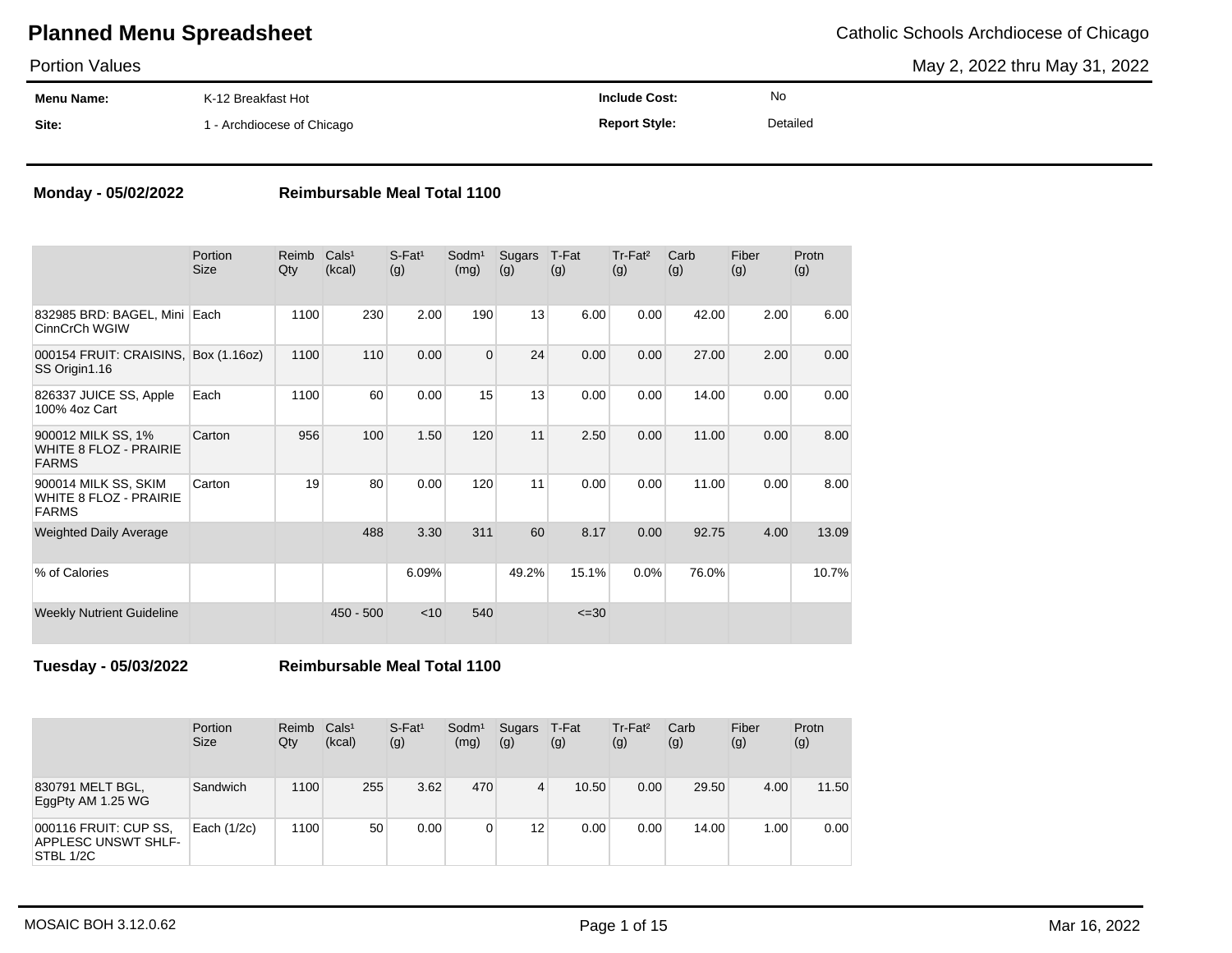May 2, 2022 thru May 31, 2022

Portion Values

|                                                                       | Portion<br><b>Size</b> | Reimb<br>Qty | Cals <sup>1</sup><br>(kcal) | $S$ -Fat <sup>1</sup><br>(g) | Sodm <sup>1</sup><br>(mg) | Sugars<br>(g) | T-Fat<br>(g) | Tr-Fat <sup>2</sup><br>(g) | Carb<br>(g) | Fiber<br>(g) | Protn<br>(g) |
|-----------------------------------------------------------------------|------------------------|--------------|-----------------------------|------------------------------|---------------------------|---------------|--------------|----------------------------|-------------|--------------|--------------|
| 826343 JUICE SS.<br>Grape100% 4oz Cart                                | Each                   | 1100         | 80                          | 0.00                         | 15                        | 18            | 0.00         | 0.00                       | 18.00       | 0.00         | 1.00         |
| 900012 MILK SS, 1%<br><b>WHITE 8 FLOZ - PRAIRIE</b><br><b>FARMS</b>   | Carton                 | 956          | 100                         | 1.50                         | 120                       | 11            | 2.50         | 0.00                       | 11.00       | 0.00         | 8.00         |
| 900014 MILK SS, SKIM<br><b>WHITE 8 FLOZ - PRAIRIE</b><br><b>FARMS</b> | Carton                 | 19           | 80                          | 0.00                         | 120                       | 11            | 0.00         | 0.00                       | 11.00       | 0.00         | 8.00         |
| <b>Weighted Daily Average</b>                                         |                        |              | 473                         | 4.93                         | 591                       | 44            | 12.67        | 0.00                       | 71.25       | 5.00         | 19.59        |
| % of Calories                                                         |                        |              |                             | 9.38%                        |                           | 37.2%         | 24.1%        | 0.0%                       | 60.3%       |              | 16.6%        |
| <b>Weekly Nutrient Guideline</b>                                      |                        |              | $450 - 500$                 | $<$ 10                       | 540                       |               | $\leq 30$    |                            |             |              |              |

**Wednesday - 05/04/2022 Reimbursable Meal Total 1100**

|                                                                       | Portion<br>Size | Reimb<br>Qty | Cals <sup>1</sup><br>(kcal) | $S$ -Fat <sup>1</sup><br>(g) | Sodm <sup>1</sup><br>(mg) | Sugars<br>(g)  | T-Fat<br>(g) | Tr-Fat <sup>2</sup><br>(g) | Carb<br>(g) | Fiber<br>(g) | Protn<br>(g) |
|-----------------------------------------------------------------------|-----------------|--------------|-----------------------------|------------------------------|---------------------------|----------------|--------------|----------------------------|-------------|--------------|--------------|
| 830954 PIZZA AP TONY<br>BKFST T.SSG WG 1.0<br>(1.5BG)                 | Pizza           | 1100         | 210                         | 2.00                         | 350                       | 5 <sub>1</sub> | 7.00         | 0.00                       | 27.00       | 3.00         | 9.00         |
| 826581 FRUIT: ORANGE<br>138ct Whole 1/2c                              | Each(138ct)     | 1100         | 47                          | 0.02                         | $\mathbf 0$               | 9              | 0.12         | 0.00                       | 11.73       | 2.40         | 0.94         |
| 826340 JUICE SS, Frt Bld<br>100% 4oz Crt                              | Each            | 1100         | 60                          | 0.00                         | 10                        | 13             | 0.00         | 0.00                       | 14.00       | 0.00         | 0.00         |
| 900012 MILK SS, 1%<br><b>WHITE 8 FLOZ - PRAIRIE</b><br><b>FARMS</b>   | Carton          | 956          | 100                         | 1.50                         | 120                       | 11             | 2.50         | 0.00                       | 11.00       | 0.00         | 8.00         |
| 900014 MILK SS, SKIM<br><b>WHITE 8 FLOZ - PRAIRIE</b><br><b>FARMS</b> | Carton          | 19           | 80                          | 0.00                         | 120                       | 11             | 0.00         | 0.00                       | 11.00       | 0.00         | 8.00         |
| <b>Weighted Daily Average</b>                                         |                 |              | 405                         | 3.32                         | 466                       | 37             | 9.29         | 0.00                       | 62.48       | 5.40         | 17.03        |
| % of Calories                                                         |                 |              |                             | 7.38%                        |                           | 36.5%          | 20.6%        | 0.0%                       | 61.7%       |              | 16.8%        |
| <b>Weekly Nutrient Guideline</b>                                      |                 |              | $450 - 500$                 | $<$ 10                       | 540                       |                | $\leq$ 30    |                            |             |              |              |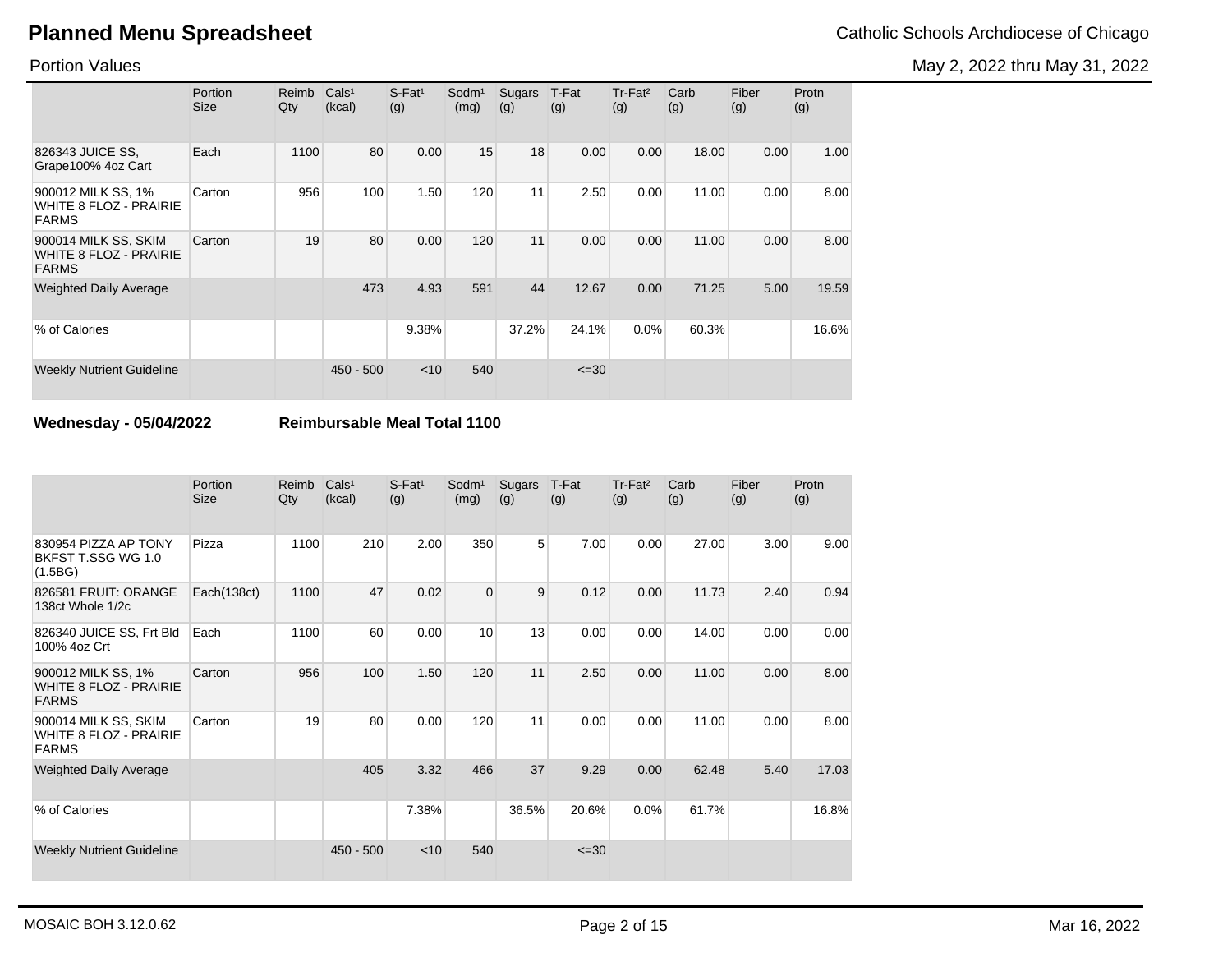May 2, 2022 thru May 31, 2022

## Portion Values

**Thursday - 05/05/2022 Reimbursable Meal Total 1100**

|                                                                       | Portion<br><b>Size</b> | Reimb<br>Qty | Cals <sup>1</sup><br>(kcal) | S-Fat <sup>1</sup><br>(g) | Sodm <sup>1</sup><br>(mg) | Sugars<br>(g) | T-Fat<br>(g) | Tr-Fat <sup>2</sup><br>(g) | Carb<br>(g) | Fiber<br>(g) | Protn<br>(g) |
|-----------------------------------------------------------------------|------------------------|--------------|-----------------------------|---------------------------|---------------------------|---------------|--------------|----------------------------|-------------|--------------|--------------|
| 831321 BRD: FR TST AP,<br>Cinn WG IW                                  | Pouch                  | 1100         | 220                         | 1.00                      | 200                       | 11            | 7.00         | 0.00                       | 37.00       | 2.00         | 4.00         |
| 825034 FRUIT: BANANA<br>(150ct) Whole                                 | Each(150ct)            | 1100         | 69                          | 0.09                      | $\overline{1}$            | 9             | 0.26         | 0.00                       | 17.68       | 2.01         | 0.84         |
| 826346 JUICE SS, Orange<br>100% 4oz Cart                              | Each                   | 1100         | 50                          | 0.00                      | 15                        | 10            | 0.00         | 0.00                       | 12.00       | 0.00         | 1.00         |
| 900012 MILK SS, 1%<br><b>WHITE 8 FLOZ - PRAIRIE</b><br><b>FARMS</b>   | Carton                 | 956          | 100                         | 1.50                      | 120                       | 11            | 2.50         | 0.00                       | 11.00       | 0.00         | 8.00         |
| 900014 MILK SS, SKIM<br><b>WHITE 8 FLOZ - PRAIRIE</b><br><b>FARMS</b> | Carton                 | 19           | 80                          | 0.00                      | 120                       | 11            | 0.00         | 0.00                       | 11.00       | 0.00         | 8.00         |
| <b>Weighted Daily Average</b>                                         |                        |              | 427                         | 2.39                      | 322                       | 40            | 9.43         | 0.00                       | 76.43       | 4.01         | 12.93        |
| % of Calories                                                         |                        |              |                             | 5.04%                     |                           | 37.5%         | 19.9%        | 0.0%                       | 71.6%       |              | 12.1%        |
| <b>Weekly Nutrient Guideline</b>                                      |                        |              | $450 - 500$                 | $<$ 10                    | 540                       |               | $\leq 30$    |                            |             |              |              |

### **Friday - 05/06/2022 Reimbursable Meal Total 1100**

|                                                                     | Portion<br><b>Size</b> | Reimb<br>Qty | Cals <sup>1</sup><br>(kcal) | $S$ -Fat <sup>1</sup><br>(g) | Sodm <sup>1</sup><br>(mg) | Sugars<br>(g) | T-Fat<br>(g) | Tr-Fat <sup>2</sup><br>(g) | Carb<br>(g) | Fiber<br>(g) | Protn<br>(g) |
|---------------------------------------------------------------------|------------------------|--------------|-----------------------------|------------------------------|---------------------------|---------------|--------------|----------------------------|-------------|--------------|--------------|
| 990734 BRD: BRKFST<br><b>BANANA SUPER WG, 1SL</b><br>(2BG)          | Each                   | 1100         | 260                         | 1.50                         | 240                       | 24            | 8.00         | 0.00                       | 45.00       | 2.00         | 5.00         |
| 000124 FRUIT: PEARS<br>150 ct.                                      | Each (150ct)           | 1100         | 67                          | 0.03                         |                           | 12            | 0.17         | 0.00                       | 17.97       | 3.66         | 0.42         |
| 826343 JUICE SS,<br>Grape100% 4oz Cart                              | Each                   | 1100         | 80                          | 0.00                         | 15                        | 18            | 0.00         | 0.00                       | 18.00       | 0.00         | 1.00         |
| 900012 MILK SS, 1%<br><b>WHITE 8 FLOZ - PRAIRIE</b><br><b>FARMS</b> | Carton                 | 956          | 100                         | 1.50                         | 120                       | 11            | 2.50         | 0.00                       | 11.00       | 0.00         | 8.00         |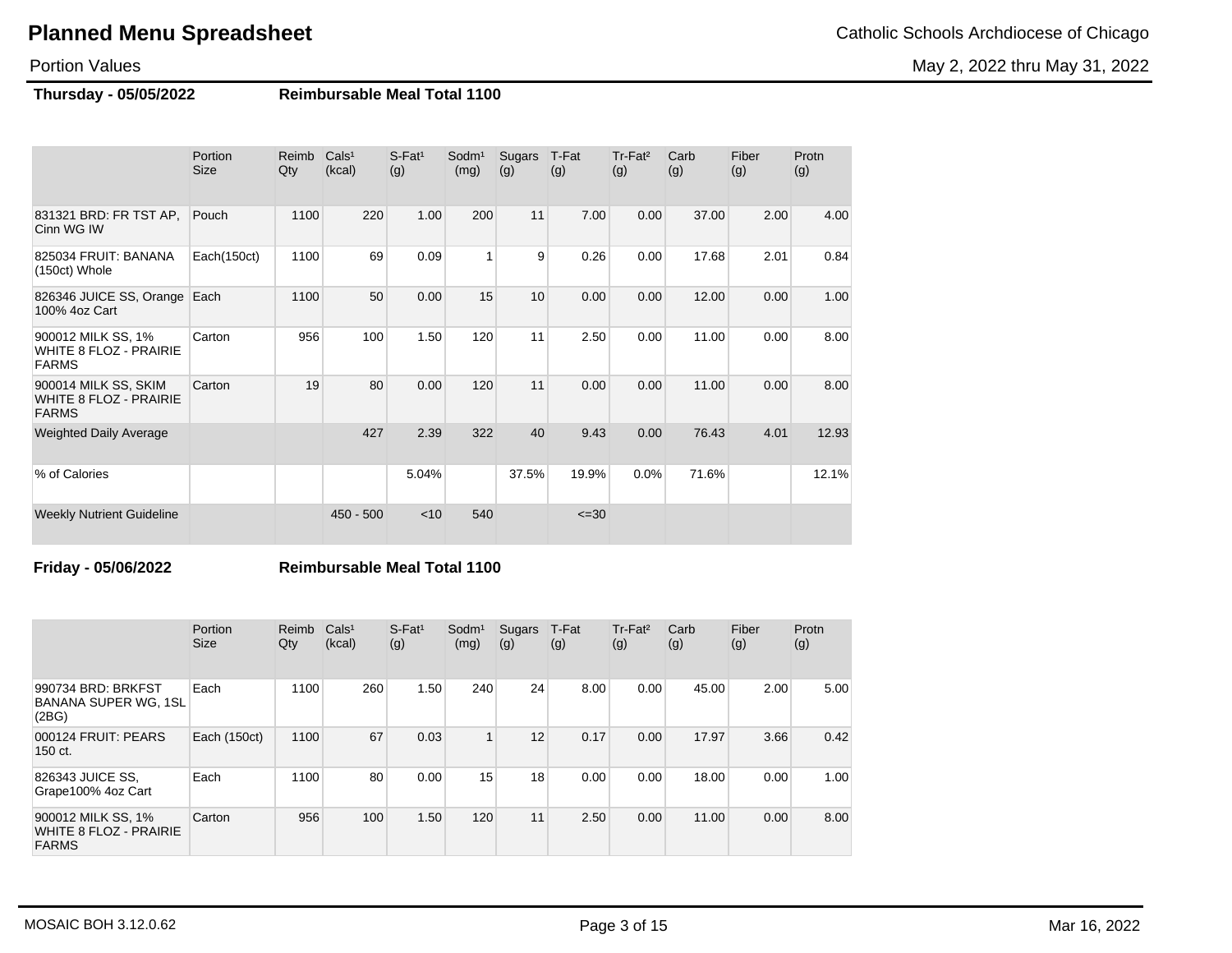May 2, 2022 thru May 31, 2022

### Portion Values

|                                                                       | Portion<br><b>Size</b> | Reimb<br>Qty | Cals <sup>1</sup><br>(kcal) | $S$ -Fat <sup>1</sup><br>(g) | $S$ odm $1$<br>(mg) | Sugars<br>(g) | T-Fat<br>(g) | Tr-Fat <sup>2</sup><br>(g) | Carb<br>(g) | Fiber<br>(g) | Protn<br>(g) |
|-----------------------------------------------------------------------|------------------------|--------------|-----------------------------|------------------------------|---------------------|---------------|--------------|----------------------------|-------------|--------------|--------------|
| 900014 MILK SS, SKIM<br><b>WHITE 8 FLOZ - PRAIRIE</b><br><b>FARMS</b> | Carton                 | 19           | 80                          | 0.00                         | 120                 | 11            | 0.00         | 0.00                       | 11.00       | 0.00         | 8.00         |
| <b>Weighted Daily Average</b>                                         |                        |              | 496                         | 2.83                         | 363                 | 63            | 10.34        | 0.00                       | 90.72       | 5.66         | 13.52        |
| % of Calories                                                         |                        |              |                             | 5.14%                        |                     | 50.8%         | 18.8%        | $0.0\%$                    | 73.2%       |              | 10.9%        |
| <b>Weekly Nutrient Guideline</b>                                      |                        |              | $450 - 500$                 | $<$ 10                       | 540                 |               | $\leq 30$    |                            |             |              |              |

**Monday - 05/09/2022 Reimbursable Meal Total 1100**

|                                                                       | Portion<br><b>Size</b> | Reimb<br>Qty | Cals <sup>1</sup><br>(kcal) | $S$ -Fat <sup>1</sup><br>(g) | Sodm <sup>1</sup><br>(mg) | Sugars<br>(g) | T-Fat<br>(g) | Tr-Fat <sup>2</sup><br>(g) | Carb<br>(g) | Fiber<br>(g) | Protn<br>(g) |
|-----------------------------------------------------------------------|------------------------|--------------|-----------------------------|------------------------------|---------------------------|---------------|--------------|----------------------------|-------------|--------------|--------------|
| 832984 CEREAL BWL.<br>Chex Cinnamon WG                                | Bowl                   | 1100         | 120                         | 0.00                         | 170                       | 6             | 2.50         | 0.00                       | 23.00       | 1.00         | 1.00         |
| 831285 BRD: CRACK SS,<br>Animal WG                                    | Package                | 1100         | 120                         | 1.00                         | 115                       | 8             | 3.50         | 0.00                       | 22.00       | 2.00         | 2.00         |
| 825008 FRUIT: APPLE,<br>138CT Whole 1C                                | Each (138ct)           | 1100         | 62                          | 0.03                         | $\overline{1}$            | 12            | 0.20         | 0.00                       | 16.52       | 2.87         | 0.31         |
| 826346 JUICE SS, Orange<br>100% 4oz Cart                              | Each                   | 1100         | 50                          | 0.00                         | 15                        | 10            | 0.00         | 0.00                       | 12.00       | 0.00         | 1.00         |
| 900012 MILK SS, 1%<br><b>WHITE 8 FLOZ - PRAIRIE</b><br><b>FARMS</b>   | Carton                 | 956          | 100                         | 1.50                         | 120                       | 11            | 2.50         | 0.00                       | 11.00       | 0.00         | 8.00         |
| 900014 MILK SS, SKIM<br><b>WHITE 8 FLOZ - PRAIRIE</b><br><b>FARMS</b> | Carton                 | 19           | 80                          | 0.00                         | 120                       | 11            | 0.00         | 0.00                       | 11.00       | 0.00         | 8.00         |
| <b>Weighted Daily Average</b>                                         |                        |              | 441                         | 2.34                         | 408                       | 46            | 8.38         | 0.00                       | 83.27       | 5.87         | 11.40        |
| % of Calories                                                         |                        |              |                             | 4.78%                        |                           | 41.7%         | 17.1%        | 0.0%                       | 75.5%       |              | 10.3%        |
| <b>Weekly Nutrient Guideline</b>                                      |                        |              | $450 - 500$                 | $<$ 10                       | 540                       |               | $\leq 30$    |                            |             |              |              |

**Tuesday - 05/10/2022 Reimbursable Meal Total 1100**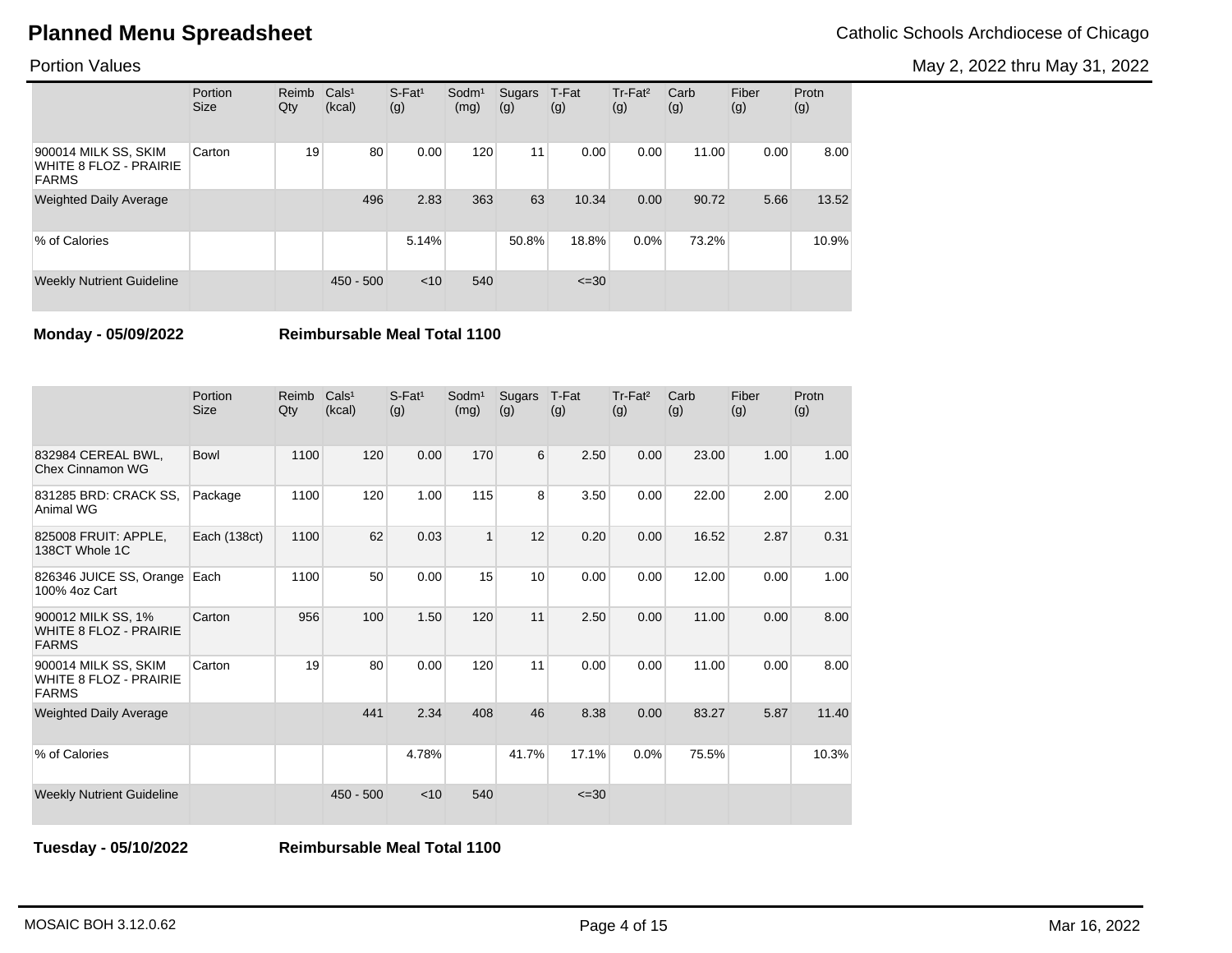Portion Values

|  |  |  |  | Catholic Schools Archdiocese of Chicago |  |  |
|--|--|--|--|-----------------------------------------|--|--|
|--|--|--|--|-----------------------------------------|--|--|

May 2, 2022 thru May 31, 2022

|                                                                        | Portion<br><b>Size</b> | <b>Reimb</b><br>Qty | Cals <sup>1</sup><br>(kcal) | $S$ -Fat <sup>1</sup><br>(g) | Sodm <sup>1</sup><br>(mg) | Sugars<br>(g)  | T-Fat<br>(g) | Tr-Fat <sup>2</sup><br>(g) | Carb<br>(g) | Fiber<br>(g) | Protn<br>(g) |
|------------------------------------------------------------------------|------------------------|---------------------|-----------------------------|------------------------------|---------------------------|----------------|--------------|----------------------------|-------------|--------------|--------------|
| 831334 BRD: WAFFLE,<br>AP WG Maple Md IW                               | Pouch                  | 1100                | 200                         | 1.00                         | 170                       | 13             | 5.00         | 0.00                       | 37.00       | 3.00         | 4.00         |
| 833274 CHEESE, CH<br>STICK 1EA 1.0                                     | <b>Stick</b>           | 1100                | 90                          | 4.50                         | 200                       | $\overline{0}$ | 7.00         | 0.00                       | 0.00        | 0.00         | 7.00         |
| 990631 FRUIT: CUP SS,<br><b>APPLESC BLUERASP</b><br>SWT SHLF-STBL 1/2C | Each (1/2c)            | 1100                | 90                          | 0.00                         | 15                        | 19             | 0.00         | 0.00                       | 22.00       | 2.00         | 0.00         |
| 826340 JUICE SS, Frt Bld<br>100% 4oz Crt                               | Each                   | 1100                | 60                          | 0.00                         | 10                        | 13             | 0.00         | 0.00                       | 14.00       | 0.00         | 0.00         |
| 900012 MILK SS, 1%<br><b>WHITE 8 FLOZ - PRAIRIE</b><br><b>FARMS</b>    | Carton                 | 956                 | 100                         | 1.50                         | 120                       | 11             | 2.50         | 0.00                       | 11.00       | 0.00         | 8.00         |
| 900014 MILK SS, SKIM<br><b>WHITE 8 FLOZ - PRAIRIE</b><br><b>FARMS</b>  | Carton                 | 19                  | 80                          | 0.00                         | 120                       | 11             | 0.00         | 0.00                       | 11.00       | 0.00         | 8.00         |
| <b>Weighted Daily Average</b>                                          |                        |                     | 528                         | 6.80                         | 501                       | 55             | 14.17        | 0.00                       | 82.75       | 5.00         | 18.09        |
| % of Calories                                                          |                        |                     |                             | 11.59%                       |                           | 41.7%          | 24.2%        | 0.0%                       | 62.7%       |              | 13.7%        |
| <b>Weekly Nutrient Guideline</b>                                       |                        |                     | $450 - 500$                 | < 10                         | 540                       |                | $\leq 30$    |                            |             |              |              |

**Wednesday - 05/11/2022 Reimbursable Meal Total 1100**

|                                                                     | Portion<br><b>Size</b> | Reimb<br>Qty | Cals <sup>1</sup><br>(kcal) | $S$ -Fat <sup>1</sup><br>(g) | Sodm <sup>1</sup><br>(mg) | Sugars<br>(g) | T-Fat<br>(g) | Tr-Fat <sup>2</sup><br>(g) | Carb<br>(g) | Fiber<br>(g) | Protn<br>(g) |
|---------------------------------------------------------------------|------------------------|--------------|-----------------------------|------------------------------|---------------------------|---------------|--------------|----------------------------|-------------|--------------|--------------|
| 990381 STICKS,<br>PANCAKE WRAP TKY<br>MAPLE WG 1.0 IW               | Each                   | 1100         | 140                         | 1.50                         | 360                       | 6             | 5.00         | 0.00                       | 16.00       | 2.00         | 8.00         |
| 000124 FRUIT: PEARS<br>150 ct.                                      | Each (150ct)           | 1100         | 67                          | 0.03                         |                           | 12            | 0.17         | 0.00                       | 17.97       | 3.66         | 0.42         |
| 826343 JUICE SS,<br>Grape100% 4oz Cart                              | Each                   | 1100         | 80                          | 0.00                         | 15                        | 18            | 0.00         | 0.00                       | 18.00       | 0.00         | 1.00         |
| 900012 MILK SS, 1%<br><b>WHITE 8 FLOZ - PRAIRIE</b><br><b>FARMS</b> | Carton                 | 956          | 100                         | 1.50                         | 120                       | 11            | 2.50         | 0.00                       | 11.00       | 0.00         | 8.00         |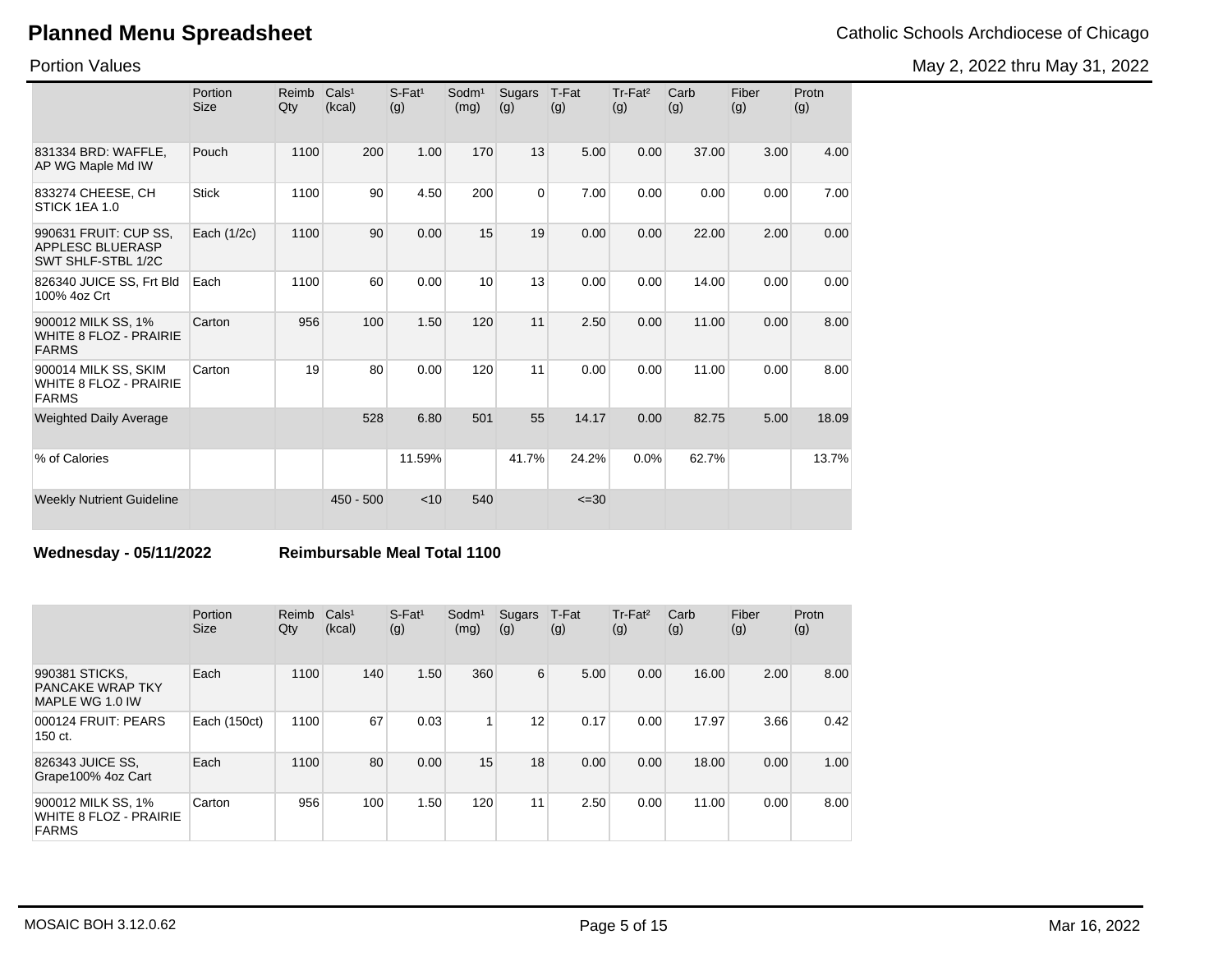May 2, 2022 thru May 31, 2022

### Portion Values

|                                                                       | Portion<br><b>Size</b> | Reimb<br>Qty | Cals <sup>1</sup><br>(kcal) | $S$ -Fat <sup>1</sup><br>(g) | $S$ odm $1$<br>(mg) | Sugars<br>(g) | T-Fat<br>(g) | Tr-Fat <sup>2</sup><br>(g) | Carb<br>(g) | Fiber<br>(g) | Protn<br>(g) |
|-----------------------------------------------------------------------|------------------------|--------------|-----------------------------|------------------------------|---------------------|---------------|--------------|----------------------------|-------------|--------------|--------------|
| 900014 MILK SS, SKIM<br><b>WHITE 8 FLOZ - PRAIRIE</b><br><b>FARMS</b> | Carton                 | 19           | 80                          | 0.00                         | 120                 | 11            | 0.00         | 0.00                       | 11.00       | 0.00         | 8.00         |
| <b>Weighted Daily Average</b>                                         |                        |              | 376                         | 2.83                         | 483                 | 45            | 7.34         | 0.00                       | 61.72       | 5.66         | 16.52        |
| % of Calories                                                         |                        |              |                             | 6.77%                        |                     | 47.9%         | 17.6%        | $0.0\%$                    | 65.7%       |              | 17.6%        |
| <b>Weekly Nutrient Guideline</b>                                      |                        |              | $450 - 500$                 | $<$ 10                       | 540                 |               | $\leq 30$    |                            |             |              |              |

**Thursday - 05/12/2022 Reimbursable Meal Total 1100**

|                                                                       | Portion<br><b>Size</b> | Reimb<br>Qty | Cals <sup>1</sup><br>(kcal) | $S$ -Fat <sup>1</sup><br>(g) | Sodm <sup>1</sup><br>(mg) | Sugars<br>(g)  | T-Fat<br>(g) | Tr-Fat <sup>2</sup><br>(g) | Carb<br>(g) | Fiber<br>(g) | Protn<br>(g) |
|-----------------------------------------------------------------------|------------------------|--------------|-----------------------------|------------------------------|---------------------------|----------------|--------------|----------------------------|-------------|--------------|--------------|
| 990578 PACK: EGG<br>OMELET CH AP, BISC<br>MINI AP WG 2.0 (1BG)        | Pack                   | 1100         | 230                         | 7.50                         | 490                       | 1 <sup>1</sup> | 16.00        | 0.00                       | 15.00       | 1.00         | 9.00         |
| 000154 FRUIT: CRAISINS,<br>SS Origin1.16                              | Box (1.16oz)           | 1100         | 110                         | 0.00                         | $\Omega$                  | 24             | 0.00         | 0.00                       | 27.00       | 2.00         | 0.00         |
| 826337 JUICE SS, Apple<br>100% 4oz Cart                               | Each                   | 1100         | 60                          | 0.00                         | 15                        | 13             | 0.00         | 0.00                       | 14.00       | 0.00         | 0.00         |
| 900012 MILK SS, 1%<br><b>WHITE 8 FLOZ - PRAIRIE</b><br><b>FARMS</b>   | Carton                 | 956          | 100                         | 1.50                         | 120                       | 11             | 2.50         | 0.00                       | 11.00       | 0.00         | 8.00         |
| 900014 MILK SS, SKIM<br><b>WHITE 8 FLOZ - PRAIRIE</b><br><b>FARMS</b> | Carton                 | 19           | 80                          | 0.00                         | 120                       | 11             | 0.00         | 0.00                       | 11.00       | 0.00         | 8.00         |
| <b>Weighted Daily Average</b>                                         |                        |              | 488                         | 8.80                         | 611                       | 48             | 18.17        | 0.00                       | 65.75       | 3.00         | 16.09        |
| % of Calories                                                         |                        |              |                             | 16.23%                       |                           | 39.3%          | 33.5%        | 0.0%                       | 53.9%       |              | 13.2%        |
| <b>Weekly Nutrient Guideline</b>                                      |                        |              | $450 - 500$                 | $<$ 10                       | 540                       |                | $\leq 30$    |                            |             |              |              |

**Friday - 05/13/2022 Reimbursable Meal Total 1100**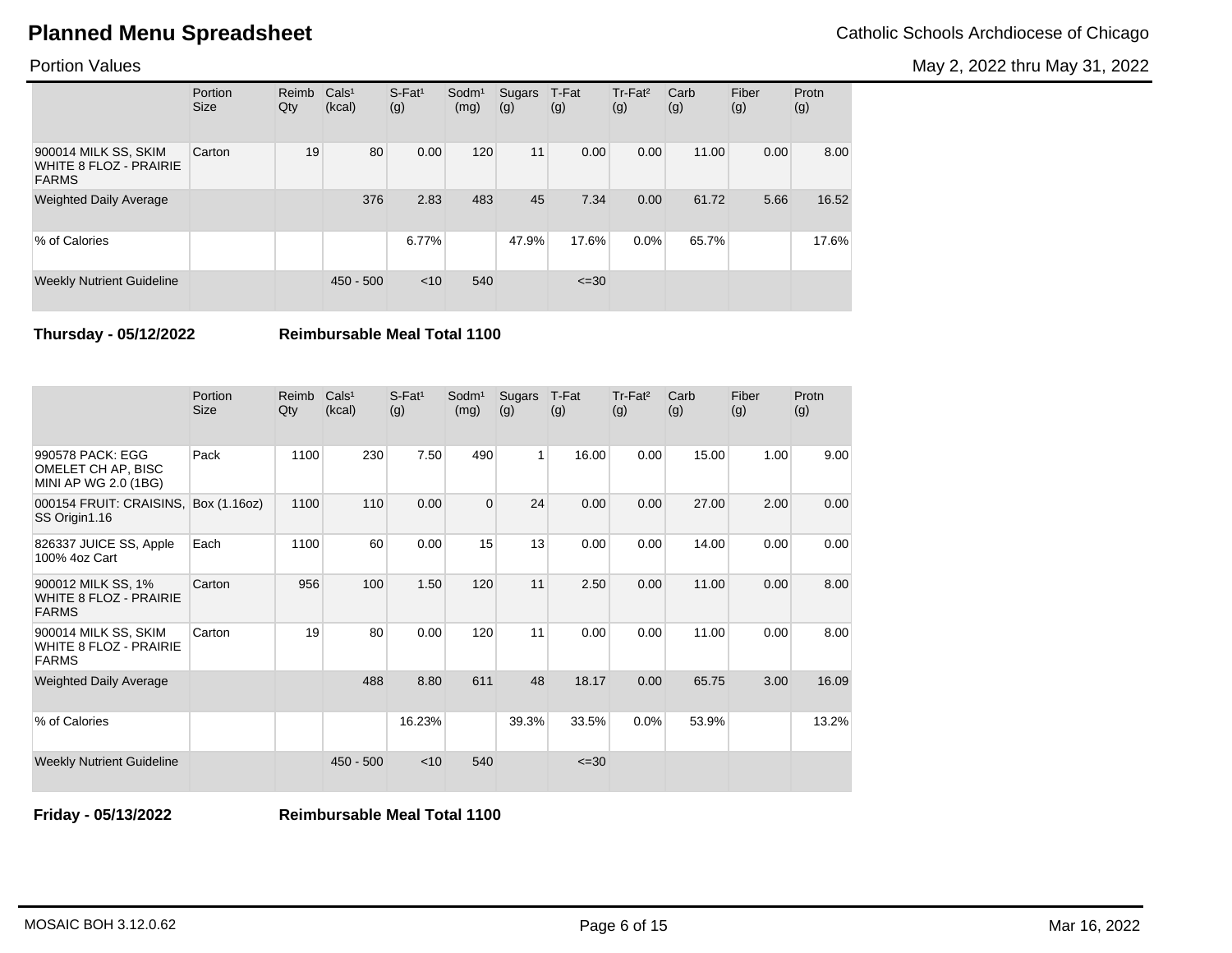May 2, 2022 thru May 31, 2022

Portion Values

|                                                                       | Portion<br><b>Size</b> | Reimb<br>Qty | Cals <sup>1</sup><br>(kcal) | $S$ -Fat <sup>1</sup><br>(g) | Sodm <sup>1</sup><br>(mg) | Sugars<br>(g) | T-Fat<br>(g) | Tr-Fat <sup>2</sup><br>(g) | Carb<br>(g) | Fiber<br>(g) | Protn<br>(g) |
|-----------------------------------------------------------------------|------------------------|--------------|-----------------------------|------------------------------|---------------------------|---------------|--------------|----------------------------|-------------|--------------|--------------|
| 000190 CEREAL BWL.<br><b>Fruity Cheerios WG</b>                       | Bowl                   | 1100         | 120                         | 0.00                         | 140                       | 9             | 2.00         | 0.00                       | 25.00       | 2.00         | 2.00         |
| 831142 BRD: CRACK SS.<br><b>Bug Bites CinWG</b>                       | Package                | 1100         | 120                         | 1.00                         | 115                       | 8             | 3.50         | 0.00                       | 21.00       | 1.00         | 2.00         |
| 826581 FRUIT: ORANGE<br>138ct Whole 1/2c                              | Each(138ct)            | 1100         | 47                          | 0.02                         | 0                         | 9             | 0.12         | 0.00                       | 11.73       | 2.40         | 0.94         |
| 826340 JUICE SS, Frt Bld<br>100% 4oz Crt                              | Each                   | 1100         | 60                          | 0.00                         | 10                        | 13            | 0.00         | 0.00                       | 14.00       | 0.00         | 0.00         |
| 900012 MILK SS, 1%<br><b>WHITE 8 FLOZ - PRAIRIE</b><br><b>FARMS</b>   | Carton                 | 956          | 100                         | 1.50                         | 120                       | 11            | 2.50         | 0.00                       | 11.00       | 0.00         | 8.00         |
| 900014 MILK SS, SKIM<br><b>WHITE 8 FLOZ - PRAIRIE</b><br><b>FARMS</b> | Carton                 | 19           | 80                          | 0.00                         | 120                       | 11            | 0.00         | 0.00                       | 11.00       | 0.00         | 8.00         |
| <b>Weighted Daily Average</b>                                         |                        |              | 435                         | 2.32                         | 371                       | 49            | 7.79         | 0.00                       | 81.48       | 5.40         | 12.03        |
| % of Calories                                                         |                        |              |                             | 4.80%                        |                           | 45.1%         | 16.1%        | 0.0%                       | 74.9%       |              | 11.1%        |
| <b>Weekly Nutrient Guideline</b>                                      |                        |              | $450 - 500$                 | < 10                         | 540                       |               | $\leq 30$    |                            |             |              |              |

### **Monday - 05/16/2022 Reimbursable Meal Total 1100**

|                                                                     | Portion<br><b>Size</b> | Reimb<br>Qty | Cals <sup>1</sup><br>(kcal) | $S$ -Fat <sup>1</sup><br>(g) | Sodm <sup>1</sup><br>(mg) | Sugars<br>(g) | T-Fat<br>(g) | Tr-Fat <sup>2</sup><br>(g) | Carb<br>(g) | Fiber<br>(g) | Protn<br>(g) |
|---------------------------------------------------------------------|------------------------|--------------|-----------------------------|------------------------------|---------------------------|---------------|--------------|----------------------------|-------------|--------------|--------------|
| 832986 BRD: BAGEL, Mini Each<br>StrwCrCh WGIW                       |                        | 1100         | 230                         | 2.00                         | 190                       | 13            | 6.00         | 0.00                       | 42.00       | 2.00         | 6.00         |
| 825008 FRUIT: APPLE.<br>138CT Whole 1C                              | Each (138ct)           | 1100         | 62                          | 0.03                         |                           | 12            | 0.20         | 0.00                       | 16.52       | 2.87         | 0.31         |
| 826343 JUICE SS,<br>Grape100% 4oz Cart                              | Each                   | 1100         | 80                          | 0.00                         | 15                        | 18            | 0.00         | 0.00                       | 18.00       | 0.00         | 1.00         |
| 900012 MILK SS, 1%<br><b>WHITE 8 FLOZ - PRAIRIE</b><br><b>FARMS</b> | Carton                 | 956          | 100                         | 1.50                         | 120                       | 11            | 2.50         | 0.00                       | 11.00       | 0.00         | 8.00         |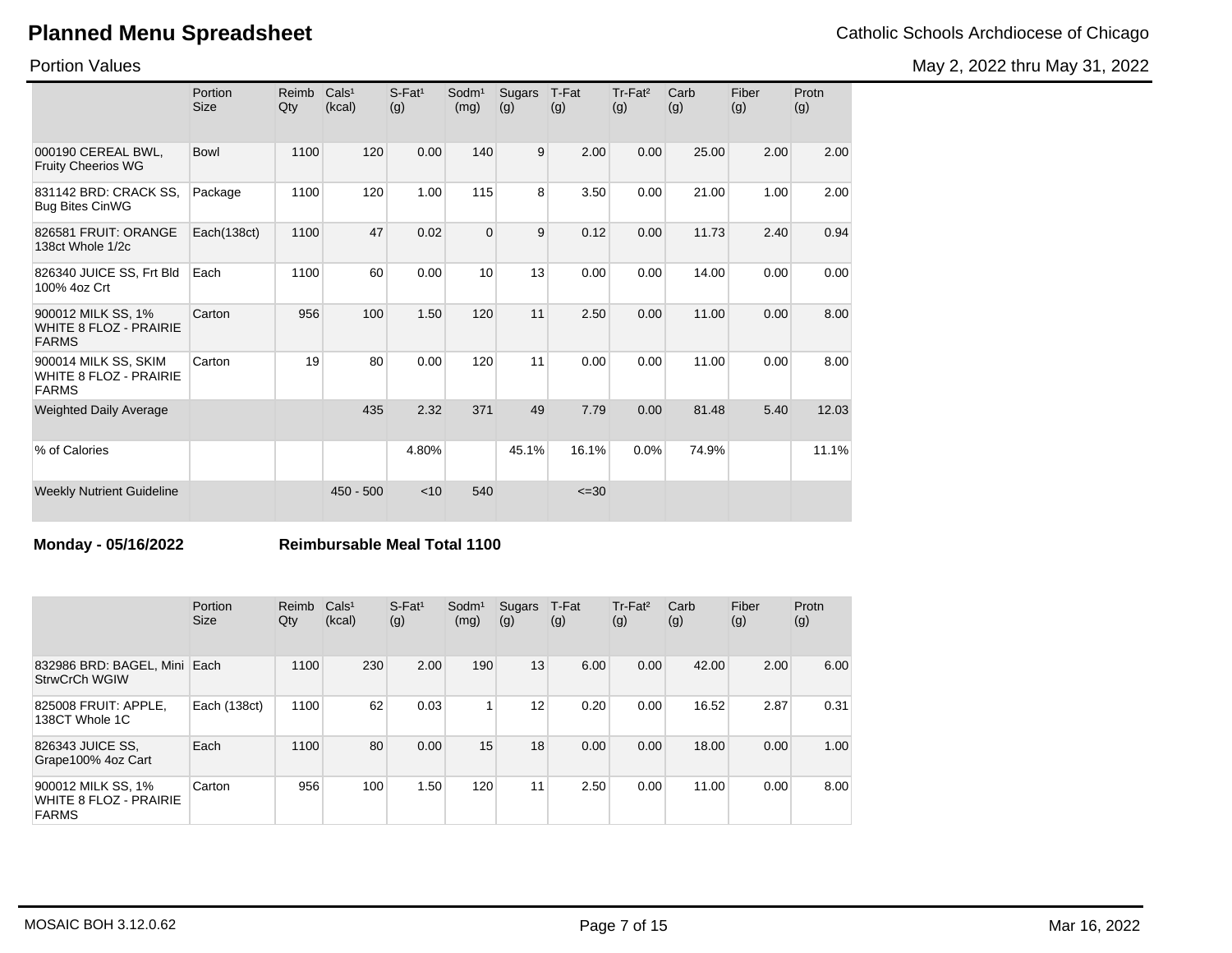May 2, 2022 thru May 31, 2022

### Portion Values

|                                                                       | Portion<br><b>Size</b> | Reimb<br>Qty | Cals <sup>1</sup><br>(kcal) | $S$ -Fat <sup>1</sup><br>(g) | $S$ odm $1$<br>(mg) | Sugars<br>(g) | T-Fat<br>(g) | Tr-Fat <sup>2</sup><br>(g) | Carb<br>(g) | Fiber<br>(g) | Protn<br>(g) |
|-----------------------------------------------------------------------|------------------------|--------------|-----------------------------|------------------------------|---------------------|---------------|--------------|----------------------------|-------------|--------------|--------------|
| 900014 MILK SS, SKIM<br><b>WHITE 8 FLOZ - PRAIRIE</b><br><b>FARMS</b> | Carton                 | 19           | 80                          | 0.00                         | 120                 | 11            | 0.00         | 0.00                       | 11.00       | 0.00         | 8.00         |
| <b>Weighted Daily Average</b>                                         |                        |              | 461                         | 3.34                         | 313                 | 53            | 8.38         | 0.00                       | 86.27       | 4.87         | 14.40        |
| % of Calories                                                         |                        |              |                             | 6.52%                        |                     | 46.0%         | 16.4%        | $0.0\%$                    | 74.9%       |              | 12.5%        |
| <b>Weekly Nutrient Guideline</b>                                      |                        |              | $450 - 500$                 | $<$ 10                       | 540                 |               | $\leq 30$    |                            |             |              |              |

**Tuesday - 05/17/2022 Reimbursable Meal Total 1100**

|                                                                       | Portion<br><b>Size</b> | Reimb<br>Qty | Cals <sup>1</sup><br>(kcal) | $S-Fat1$<br>(g) | Sodm <sup>1</sup><br>(mg) | Sugars<br>(g)   | T-Fat<br>(g) | Tr-Fat <sup>2</sup><br>(g) | Carb<br>(g) | Fiber<br>(g) | Protn<br>(g) |
|-----------------------------------------------------------------------|------------------------|--------------|-----------------------------|-----------------|---------------------------|-----------------|--------------|----------------------------|-------------|--------------|--------------|
| 831322 BRD: FR TST AP,<br>Berry WG IW                                 | Pouch                  | 1100         | 210                         | 1.00            | 190                       | 11              | 7.00         | 0.00                       | 36.00       | 2.00         | 4.00         |
| 831449 FRUIT: CRAISINS,<br>SS Strawb1.16                              | Box (1.16oz)           | 1100         | 110                         | 0.00            | $\Omega$                  | 24              | 0.00         | 0.00                       | 27.00       | 2.00         | 0.00         |
| 826346 JUICE SS, Orange<br>100% 4oz Cart                              | Each                   | 1100         | 50                          | 0.00            | 15                        | 10 <sup>1</sup> | 0.00         | 0.00                       | 12.00       | 0.00         | 1.00         |
| 900012 MILK SS, 1%<br><b>WHITE 8 FLOZ - PRAIRIE</b><br><b>FARMS</b>   | Carton                 | 956          | 100                         | 1.50            | 120                       | 11              | 2.50         | 0.00                       | 11.00       | 0.00         | 8.00         |
| 900014 MILK SS, SKIM<br><b>WHITE 8 FLOZ - PRAIRIE</b><br><b>FARMS</b> | Carton                 | 19           | 80                          | 0.00            | 120                       | 11              | 0.00         | 0.00                       | 11.00       | 0.00         | 8.00         |
| <b>Weighted Daily Average</b>                                         |                        |              | 458                         | 2.30            | 311                       | 55              | 9.17         | 0.00                       | 84.75       | 4.00         | 12.09        |
| % of Calories                                                         |                        |              |                             | 4.52%           |                           | 48.0%           | 18.0%        | 0.0%                       | 74.0%       |              | 10.6%        |
| <b>Weekly Nutrient Guideline</b>                                      |                        |              | $450 - 500$                 | $<$ 10          | 540                       |                 | $\leq 30$    |                            |             |              |              |

**Wednesday - 05/18/2022 Reimbursable Meal Total 1100**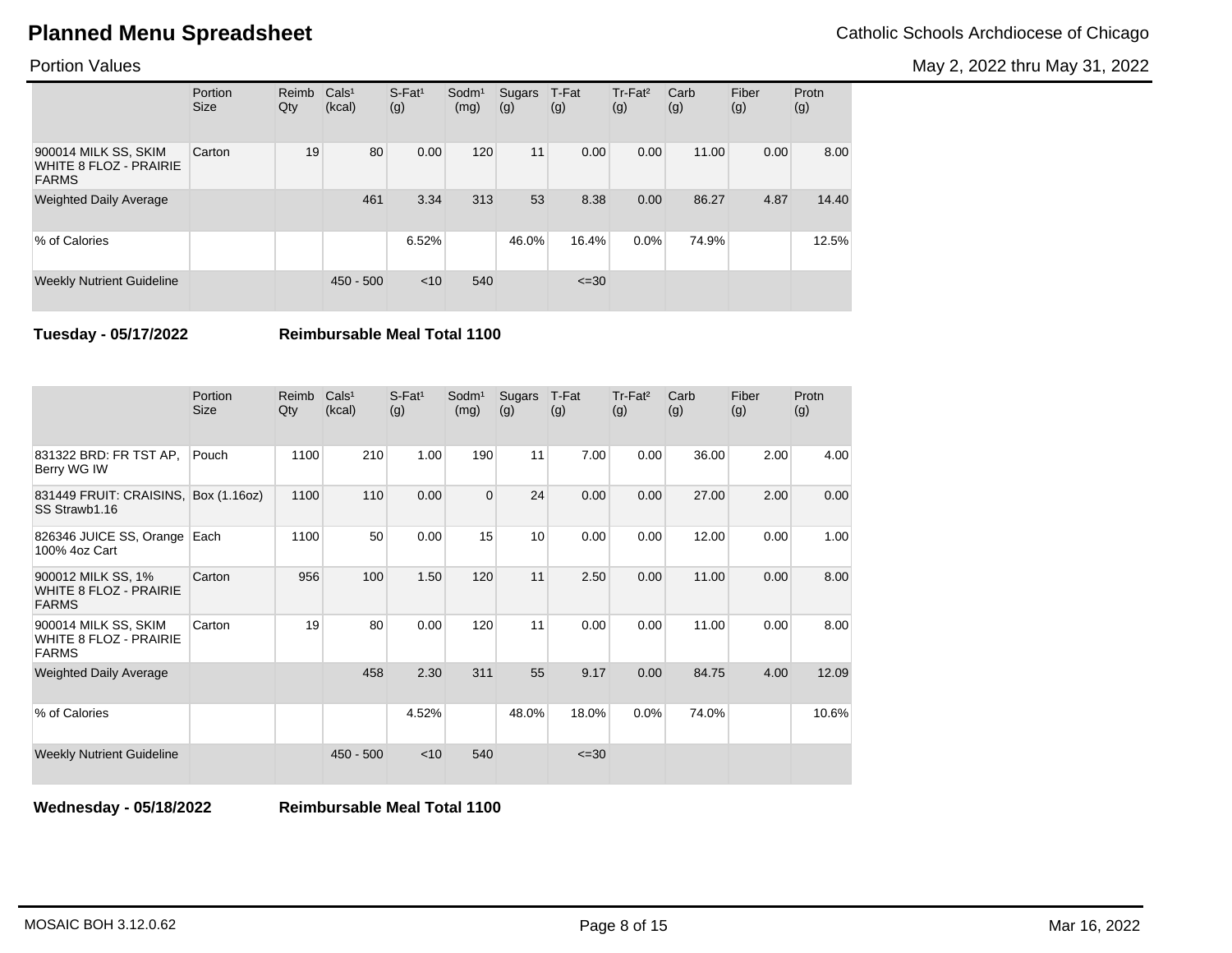Portion Values

|                                                                       | Portion<br><b>Size</b> | Reimb<br>Qty | Cals <sup>1</sup><br>(kcal) | $S$ -Fat <sup>1</sup><br>(g) | Sodm <sup>1</sup><br>(mg) | Sugars<br>(g)  | T-Fat<br>(g) | Tr-Fat <sup>2</sup><br>(g) | Carb<br>(g) | Fiber<br>(g) | Protn<br>(g) |
|-----------------------------------------------------------------------|------------------------|--------------|-----------------------------|------------------------------|---------------------------|----------------|--------------|----------------------------|-------------|--------------|--------------|
| 830789 MELT BGL, CSaus Sandwich<br>AM 1.25 WG                         |                        | 1100         | 285                         | 3.62                         | 610                       | $\overline{4}$ | 10.50        | 0.00                       | 29.50       | 4.00         | 19.50        |
| 826581 FRUIT: ORANGE<br>138ct Whole 1/2c                              | Each(138ct)            | 1100         | 47                          | 0.02                         | $\Omega$                  | 9              | 0.12         | 0.00                       | 11.73       | 2.40         | 0.94         |
| 826337 JUICE SS, Apple<br>100% 4oz Cart                               | Each                   | 1100         | 60                          | 0.00                         | 15                        | 13             | 0.00         | 0.00                       | 14.00       | 0.00         | 0.00         |
| 900012 MILK SS, 1%<br><b>WHITE 8 FLOZ - PRAIRIE</b><br><b>FARMS</b>   | Carton                 | 956          | 100                         | 1.50                         | 120                       | 11             | 2.50         | 0.00                       | 11.00       | 0.00         | 8.00         |
| 900014 MILK SS, SKIM<br><b>WHITE 8 FLOZ - PRAIRIE</b><br><b>FARMS</b> | Carton                 | 19           | 80                          | 0.00                         | 120                       | 11             | 0.00         | 0.00                       | 11.00       | 0.00         | 8.00         |
| <b>Weighted Daily Average</b>                                         |                        |              | 480                         | 4.94                         | 731                       | 37             | 12.79        | 0.00                       | 64.98       | 6.40         | 27.53        |
| % of Calories                                                         |                        |              |                             | 9.26%                        |                           | 30.8%          | 24.0%        | 0.0%                       | 54.2%       |              | 22.9%        |
| <b>Weekly Nutrient Guideline</b>                                      |                        |              | $450 - 500$                 | < 10                         | 540                       |                | $\leq 30$    |                            |             |              |              |

**Thursday - 05/19/2022 Reimbursable Meal Total 1100**

|                                                                     | Portion<br><b>Size</b> | Reimb<br>Qty | Cals <sup>1</sup><br>(kcal) | $S$ -Fat <sup>1</sup><br>(g) | Sodm <sup>1</sup><br>(mg) | Sugars<br>(g) | T-Fat<br>(g) | Tr-Fat <sup>2</sup><br>(g) | Carb<br>(g) | Fiber<br>(g) | Protn<br>(g) |
|---------------------------------------------------------------------|------------------------|--------------|-----------------------------|------------------------------|---------------------------|---------------|--------------|----------------------------|-------------|--------------|--------------|
| 000179 BRD: PANCAKES,<br>AP WG Confetti                             | Pouch                  | 1100         | 220                         | 1.00                         | 300                       | 11            | 7.00         | 0.00                       | 36.00       | 4.00         | 4.00         |
| 000116 FRUIT: CUP SS,<br><b>APPLESC UNSWT SHLF-</b><br>STBL 1/2C    | Each (1/2c)            | 1100         | 50                          | 0.00                         | $\Omega$                  | 12            | 0.00         | 0.00                       | 14.00       | 1.00         | 0.00         |
| 826340 JUICE SS, Frt Bld<br>100% 4oz Crt                            | Each                   | 1100         | 60                          | 0.00                         | 10                        | 13            | 0.00         | 0.00                       | 14.00       | 0.00         | 0.00         |
| 900012 MILK SS, 1%<br><b>WHITE 8 FLOZ - PRAIRIE</b><br><b>FARMS</b> | Carton                 | 956          | 100                         | 1.50                         | 120                       | 11            | 2.50         | 0.00                       | 11.00       | 0.00         | 8.00         |

# May 2, 2022 thru May 31, 2022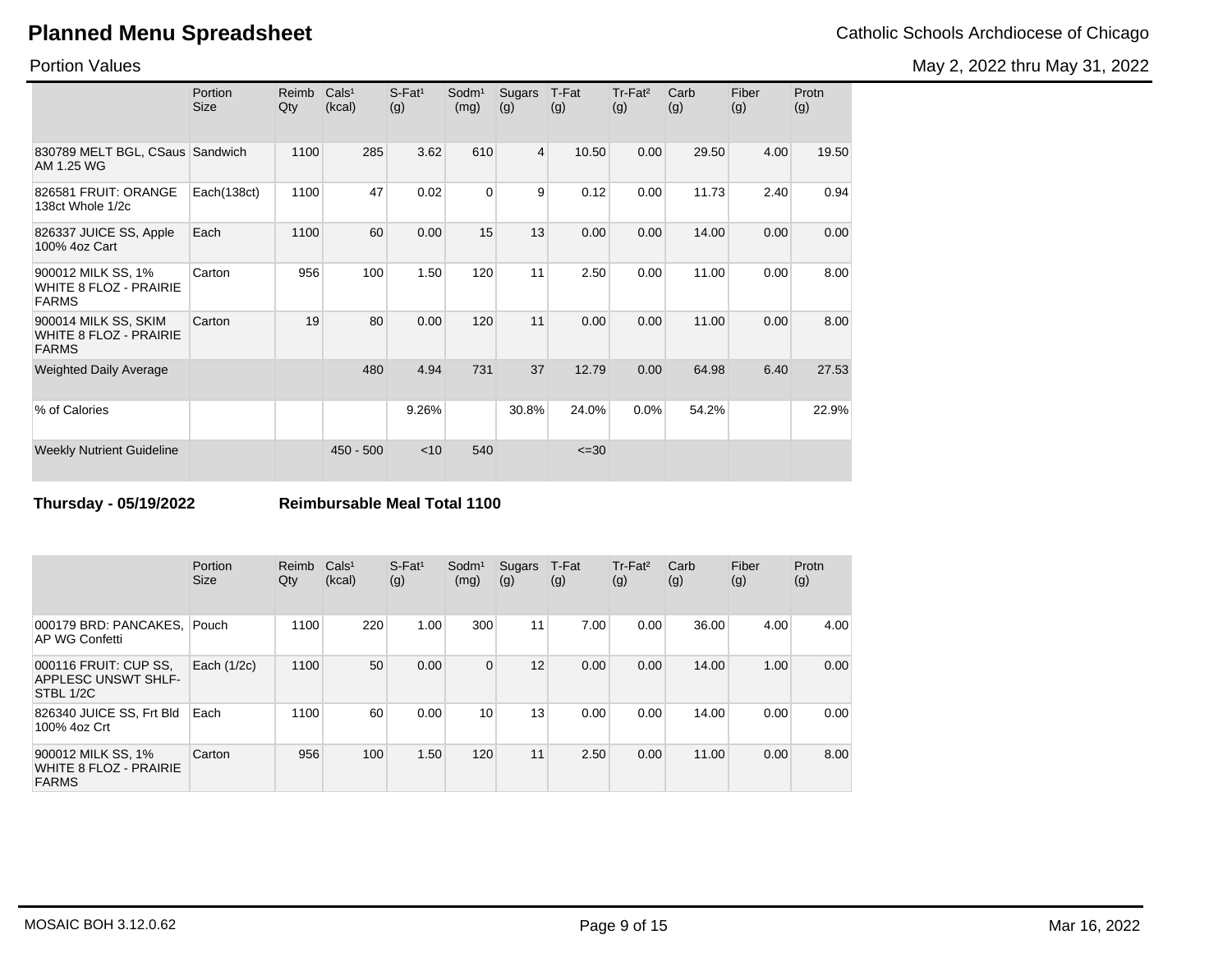May 2, 2022 thru May 31, 2022

|                                                                       | Portion<br><b>Size</b> | Reimb<br>Qty | Cals <sup>1</sup><br>(kcal) | $S$ -Fat <sup>1</sup><br>(g) | Sodm <sup>1</sup><br>(mg) | Sugars<br>(g) | T-Fat<br>(g) | Tr-Fat <sup>2</sup><br>(g) | Carb<br>(g) | Fiber<br>(g) | Protn<br>(g) |
|-----------------------------------------------------------------------|------------------------|--------------|-----------------------------|------------------------------|---------------------------|---------------|--------------|----------------------------|-------------|--------------|--------------|
| 900014 MILK SS, SKIM<br><b>WHITE 8 FLOZ - PRAIRIE</b><br><b>FARMS</b> | Carton                 | 19           | 80                          | 0.00                         | 120                       | 11            | 0.00         | 0.00                       | 11.00       | 0.00         | 8.00         |
| <b>Weighted Daily Average</b>                                         |                        |              | 418                         | 2.30                         | 416                       | 46            | 9.17         | 0.00                       | 73.75       | 5.00         | 11.09        |
| % of Calories                                                         |                        |              |                             | 4.95%                        |                           | 44.0%         | 19.7%        | 0.0%                       | 70.6%       |              | 10.6%        |
| <b>Weekly Nutrient Guideline</b>                                      |                        |              | $450 - 500$                 | $<$ 10                       | 540                       |               | $\leq 30$    |                            |             |              |              |

**Friday - 05/20/2022 Reimbursable Meal Total 1100**

|                                                                       | Portion<br><b>Size</b> | Reimb<br>Qty | Cals <sup>1</sup><br>(kcal) | $S$ -Fat <sup>1</sup><br>(g) | Sodm <sup>1</sup><br>(mg) | Sugars<br>(g) | T-Fat<br>(g) | Tr-Fat <sup>2</sup><br>(g) | Carb<br>(g) | Fiber<br>(g) | Protn<br>(g) |
|-----------------------------------------------------------------------|------------------------|--------------|-----------------------------|------------------------------|---------------------------|---------------|--------------|----------------------------|-------------|--------------|--------------|
| 831951 BRD: BAR, Benefit Each<br><b>FrTst WGIW</b>                    |                        | 1100         | 290                         | 2.50                         | 200                       | 21            | 9.00         | 0.00                       | 47.00       | 3.00         | 5.00         |
| 825034 FRUIT: BANANA<br>(150ct) Whole                                 | Each(150ct)            | 1100         | 69                          | 0.09                         | 1                         | 9             | 0.26         | 0.00                       | 17.68       | 2.01         | 0.84         |
| 826343 JUICE SS,<br>Grape100% 4oz Cart                                | Each                   | 1100         | 80                          | 0.00                         | 15                        | 18            | 0.00         | 0.00                       | 18.00       | 0.00         | 1.00         |
| 900012 MILK SS, 1%<br><b>WHITE 8 FLOZ - PRAIRIE</b><br><b>FARMS</b>   | Carton                 | 956          | 100                         | 1.50                         | 120                       | 11            | 2.50         | 0.00                       | 11.00       | 0.00         | 8.00         |
| 900014 MILK SS, SKIM<br><b>WHITE 8 FLOZ - PRAIRIE</b><br><b>FARMS</b> | Carton                 | 19           | 80                          | 0.00                         | 120                       | 11            | 0.00         | 0.00                       | 11.00       | 0.00         | 8.00         |
| <b>Weighted Daily Average</b>                                         |                        |              | 527                         | 3.89                         | 322                       | 58            | 11.43        | 0.00                       | 92.43       | 5.01         | 13.93        |
| % of Calories                                                         |                        |              |                             | 6.64%                        |                           | 44.0%         | 19.5%        | 0.0%                       | 70.2%       |              | 10.6%        |
| <b>Weekly Nutrient Guideline</b>                                      |                        |              | $450 - 500$                 | $<$ 10                       | 540                       |               | $\leq 30$    |                            |             |              |              |

**Monday - 05/23/2022 Reimbursable Meal Total 1100**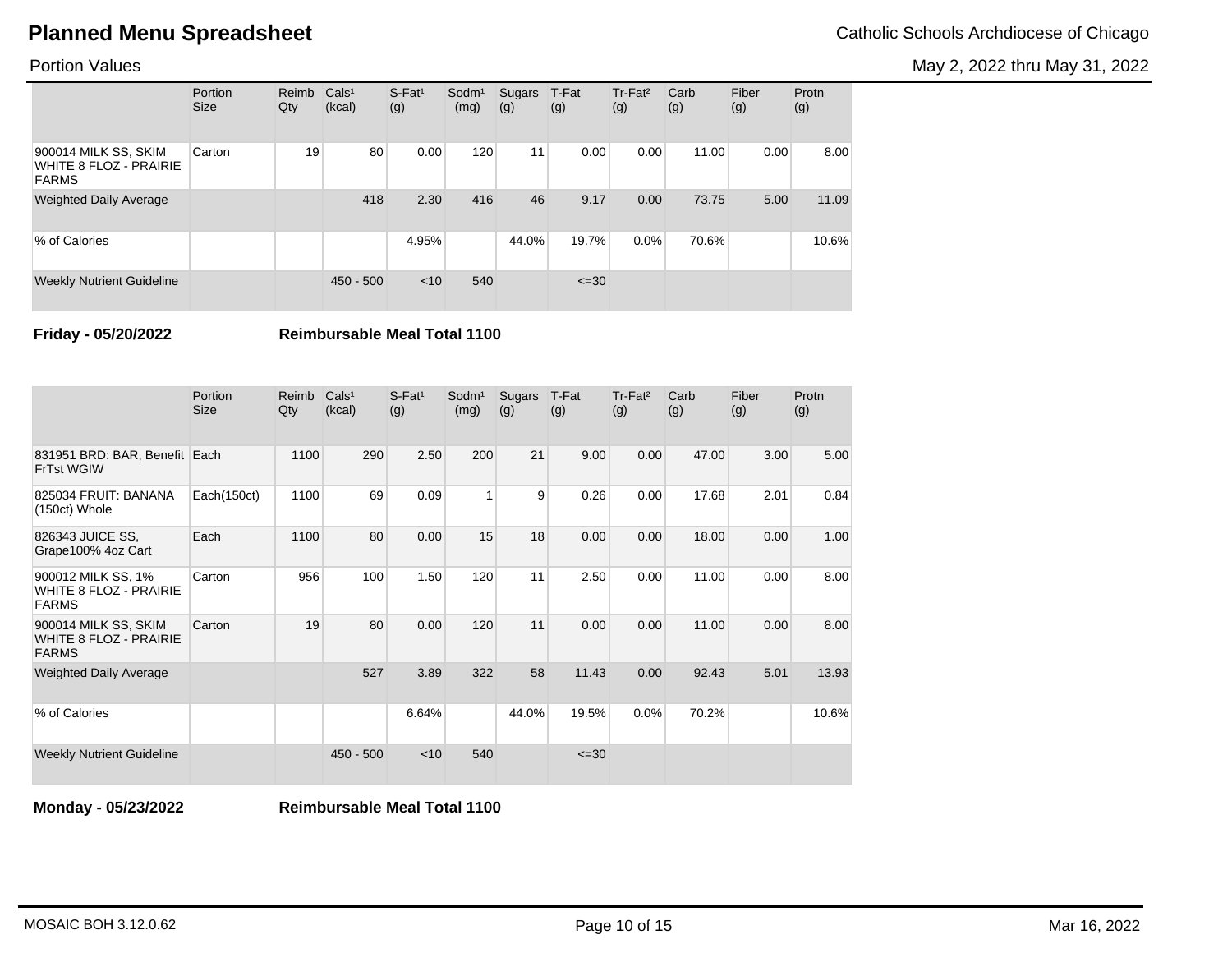May 2, 2022 thru May 31, 2022

Portion Values

|                                                                       | Portion<br><b>Size</b> | Reimb<br>Qty | Cals <sup>1</sup><br>(kcal) | $S$ -Fat <sup>1</sup><br>(g) | Sodm <sup>1</sup><br>(mg) | <b>Sugars</b><br>(g) | T-Fat<br>(g) | Tr-Fat <sup>2</sup><br>(g) | Carb<br>(g) | Fiber<br>(g) | Protn<br>(g) |
|-----------------------------------------------------------------------|------------------------|--------------|-----------------------------|------------------------------|---------------------------|----------------------|--------------|----------------------------|-------------|--------------|--------------|
| 831315 BRD: BAGEL.<br>White WG IW                                     | Each                   | 1100         | 140                         | 0.00                         | 160                       | 5                    | 1.00         | 0.00                       | 28.00       | 4.00         | 6.00         |
| 825853 COND PC Jelly,<br><b>Grape Smucker</b>                         | Each                   | 1100         | 35                          | 0.00                         | 5                         | 8                    | 0.00         | 0.00                       | 9.00        | 0.00         | 0.00         |
| 000154 FRUIT: CRAISINS,<br>SS Origin1.16                              | Box (1.16oz)           | 1100         | 110                         | 0.00                         | $\Omega$                  | 24                   | 0.00         | 0.00                       | 27.00       | 2.00         | 0.00         |
| 826343 JUICE SS,<br>Grape100% 4oz Cart                                | Each                   | 1100         | 80                          | 0.00                         | 15                        | 18                   | 0.00         | 0.00                       | 18.00       | 0.00         | 1.00         |
| 900012 MILK SS, 1%<br><b>WHITE 8 FLOZ - PRAIRIE</b><br><b>FARMS</b>   | Carton                 | 956          | 100                         | 1.50                         | 120                       | 11                   | 2.50         | 0.00                       | 11.00       | 0.00         | 8.00         |
| 900014 MILK SS, SKIM<br><b>WHITE 8 FLOZ - PRAIRIE</b><br><b>FARMS</b> | Carton                 | 19           | 80                          | 0.00                         | 120                       | 11                   | 0.00         | 0.00                       | 11.00       | 0.00         | 8.00         |
| <b>Weighted Daily Average</b>                                         |                        |              | 453                         | 1.30                         | 286                       | 65                   | 3.17         | 0.00                       | 91.75       | 6.00         | 14.09        |
| % of Calories                                                         |                        |              |                             | 2.58%                        |                           | 57.4%                | 6.3%         | 0.0%                       | 81.0%       |              | 12.4%        |
| <b>Weekly Nutrient Guideline</b>                                      |                        |              | $450 - 500$                 | $<$ 10                       | 540                       |                      | $\leq 30$    |                            |             |              |              |

## **Tuesday - 05/24/2022 Reimbursable Meal Total 1100**

|                                                                     | Portion<br><b>Size</b> | Reimb<br>Qty | Cals <sup>1</sup><br>(kcal) | $S$ -Fat <sup>1</sup><br>(g) | Sodm <sup>1</sup><br>(mg) | Sugars<br>(g) | T-Fat<br>(g) | Tr-Fat <sup>2</sup><br>(g) | Carb<br>(g) | Fiber<br>(g) | Protn<br>(g) |
|---------------------------------------------------------------------|------------------------|--------------|-----------------------------|------------------------------|---------------------------|---------------|--------------|----------------------------|-------------|--------------|--------------|
| 990381 STICKS.<br><b>PANCAKE WRAP TKY</b><br>MAPLE WG 1.0 IW        | Each                   | 1100         | 140                         | 1.50                         | 360                       | 6             | 5.00         | 0.00                       | 16.00       | 2.00         | 8.00         |
| 990631 FRUIT: CUP SS.<br>APPLESC BLUERASP<br>SWT SHLF-STBL 1/2C     | Each (1/2c)            | 1100         | 90                          | 0.00                         | 15                        | 19            | 0.00         | 0.00                       | 22.00       | 2.00         | 0.00         |
| 826346 JUICE SS, Orange<br>100% 4oz Cart                            | Each                   | 1100         | 50                          | 0.00                         | 15                        | 10            | 0.00         | 0.00                       | 12.00       | 0.00         | 1.00         |
| 900012 MILK SS, 1%<br><b>WHITE 8 FLOZ - PRAIRIE</b><br><b>FARMS</b> | Carton                 | 956          | 100                         | 1.50                         | 120                       | 11            | 2.50         | 0.00                       | 11.00       | 0.00         | 8.00         |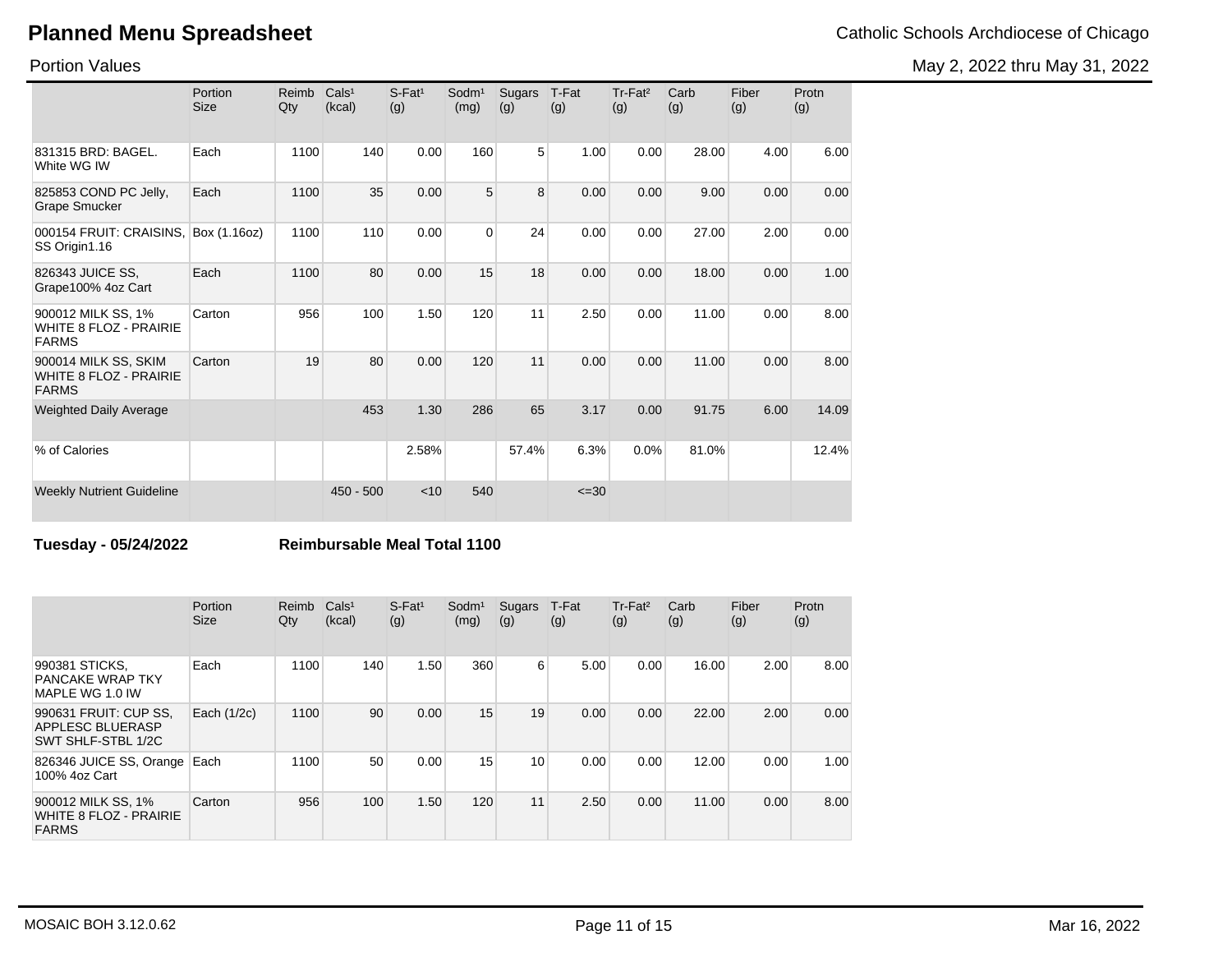May 2, 2022 thru May 31, 2022

### Portion Values

|                                                                | Portion<br><b>Size</b> | Reimb<br>Qty | Cals <sup>1</sup><br>(kcal) | $S$ -Fat <sup>1</sup><br>(g) | Sodm <sup>1</sup><br>(mg) | Sugars<br>(g) | T-Fat<br>(g) | Tr-Fat <sup>2</sup><br>(g) | Carb<br>(g) | Fiber<br>(g) | Protn<br>(g) |
|----------------------------------------------------------------|------------------------|--------------|-----------------------------|------------------------------|---------------------------|---------------|--------------|----------------------------|-------------|--------------|--------------|
| 900014 MILK SS, SKIM<br>WHITE 8 FLOZ - PRAIRIE<br><b>FARMS</b> | Carton                 | 19           | 80                          | 0.00                         | 120                       | 11            | 0.00         | 0.00                       | 11.00       | 0.00         | 8.00         |
| <b>Weighted Daily Average</b>                                  |                        |              | 368                         | 2.80                         | 496                       | 45            | 7.17         | 0.00                       | 59.75       | 4.00         | 16.09        |
| % of Calories                                                  |                        |              |                             | 6.85%                        |                           | 48.9%         | 17.5%        | $0.0\%$                    | 64.9%       |              | 17.5%        |
| <b>Weekly Nutrient Guideline</b>                               |                        |              | $450 - 500$                 | $<$ 10                       | 540                       |               | $\leq 30$    |                            |             |              |              |

**Wednesday - 05/25/2022 Reimbursable Meal Total 1100**

|                                                                       | Portion<br><b>Size</b> | Reimb<br>Qty | Cals <sup>1</sup><br>(kcal) | $S$ -Fat <sup>1</sup><br>(g) | Sodm <sup>1</sup><br>(mg) | <b>Sugars</b><br>(g) | T-Fat<br>(g) | Tr-Fat <sup>2</sup><br>(g) | Carb<br>(g) | Fiber<br>(g) | Protn<br>(g) |
|-----------------------------------------------------------------------|------------------------|--------------|-----------------------------|------------------------------|---------------------------|----------------------|--------------|----------------------------|-------------|--------------|--------------|
| 831333 BRD: WAFFLE,<br>AP WG Bluebry IW                               | Pouch                  | 1100         | 200                         | 1.00                         | 170                       | 10                   | 6.00         | 0.00                       | 36.00       | 3.00         | 4.00         |
| 833274 CHEESE, CH<br>STICK 1EA 1.0                                    | <b>Stick</b>           | 1100         | 90                          | 4.50                         | 200                       | $\overline{0}$       | 7.00         | 0.00                       | 0.00        | 0.00         | 7.00         |
| 000124 FRUIT: PEARS<br>150 ct.                                        | Each (150ct)           | 1100         | 67                          | 0.03                         | $\mathbf{1}$              | 12                   | 0.17         | 0.00                       | 17.97       | 3.66         | 0.42         |
| 826340 JUICE SS, Frt Bld<br>100% 4oz Crt                              | Each                   | 1100         | 60                          | 0.00                         | 10                        | 13                   | 0.00         | 0.00                       | 14.00       | 0.00         | 0.00         |
| 900012 MILK SS, 1%<br><b>WHITE 8 FLOZ - PRAIRIE</b><br><b>FARMS</b>   | Carton                 | 956          | 100                         | 1.50                         | 120                       | 11                   | 2.50         | 0.00                       | 11.00       | 0.00         | 8.00         |
| 900014 MILK SS, SKIM<br><b>WHITE 8 FLOZ - PRAIRIE</b><br><b>FARMS</b> | Carton                 | 19           | 80                          | 0.00                         | 120                       | 11                   | 0.00         | 0.00                       | 11.00       | 0.00         | 8.00         |
| Weighted Daily Average                                                |                        |              | 506                         | 6.83                         | 488                       | 44                   | 15.34        | 0.00                       | 77.72       | 6.66         | 18.52        |
| % of Calories                                                         |                        |              |                             | 12.15%                       |                           | 34.8%                | 27.3%        | 0.0%                       | 61.4%       |              | 14.6%        |
| <b>Weekly Nutrient Guideline</b>                                      |                        |              | $450 - 500$                 | $<$ 10                       | 540                       |                      | $\leq 30$    |                            |             |              |              |

**Thursday - 05/26/2022 Reimbursable Meal Total 1100**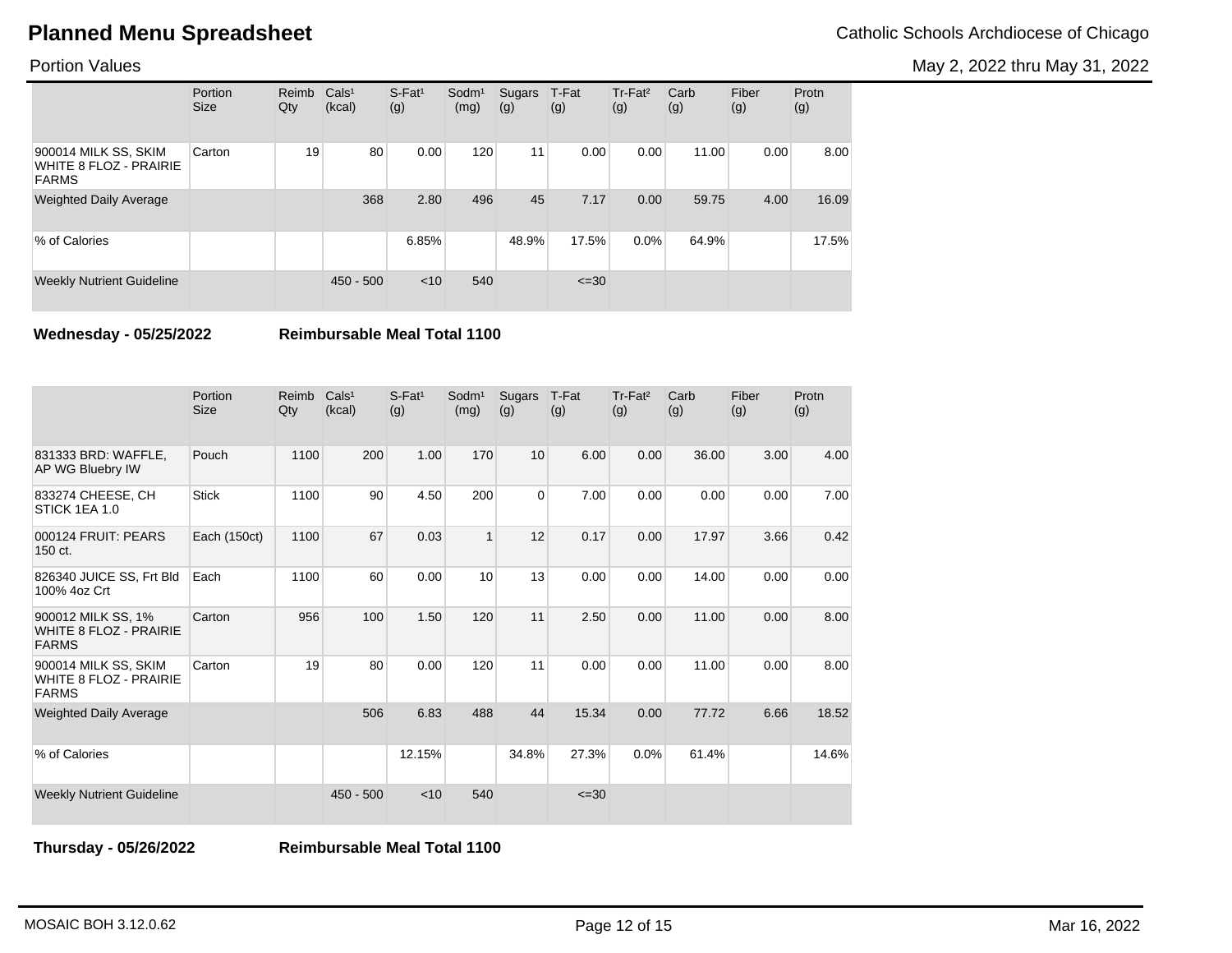Portion Values

May 2, 2022 thru May 31, 2022

|                                                                       | Portion<br>Size | Reimb<br>Qty | Cals <sup>1</sup><br>(kcal) | $S-Fat1$<br>(g) | Sodm <sup>1</sup><br>(mg) | Sugars<br>(g) | T-Fat<br>(g) | Tr-Fat <sup>2</sup><br>(g) | Carb<br>(g) | Fiber<br>(g) | Protn<br>(g) |
|-----------------------------------------------------------------------|-----------------|--------------|-----------------------------|-----------------|---------------------------|---------------|--------------|----------------------------|-------------|--------------|--------------|
| 990708 PACK: CHIXPTY<br>BRD, AM BISC MINI AP<br>WG 1.25(1.25BG)       | Pack            | 1100         | 240                         | 7.12            | 625                       | 2             | 13.00        | 0.00                       | 20.50       | 2.50         | 11.50        |
| 826581 FRUIT: ORANGE<br>138ct Whole 1/2c                              | Each(138ct)     | 1100         | 47                          | 0.02            | $\mathbf 0$               | 9             | 0.12         | 0.00                       | 11.73       | 2.40         | 0.94         |
| 826337 JUICE SS, Apple<br>100% 4oz Cart                               | Each            | 1100         | 60                          | 0.00            | 15                        | 13            | 0.00         | 0.00                       | 14.00       | 0.00         | 0.00         |
| 900012 MILK SS, 1%<br><b>WHITE 8 FLOZ - PRAIRIE</b><br><b>FARMS</b>   | Carton          | 956          | 100                         | 1.50            | 120                       | 11            | 2.50         | 0.00                       | 11.00       | 0.00         | 8.00         |
| 900014 MILK SS, SKIM<br><b>WHITE 8 FLOZ - PRAIRIE</b><br><b>FARMS</b> | Carton          | 19           | 80                          | 0.00            | 120                       | 11            | 0.00         | 0.00                       | 11.00       | 0.00         | 8.00         |
| <b>Weighted Daily Average</b>                                         |                 |              | 435                         | 8.44            | 746                       | 34            | 15.29        | 0.00                       | 55.98       | 4.90         | 19.53        |
| % of Calories                                                         |                 |              |                             | 17.46%          |                           | 31.3%         | 31.6%        | 0.0%                       | 51.5%       |              | 18.0%        |
| <b>Weekly Nutrient Guideline</b>                                      |                 |              | $450 - 500$                 | $<$ 10          | 540                       |               | $\leq 30$    |                            |             |              |              |

**Friday - 05/27/2022 Reimbursable Meal Total 1000**

|                                                                     | Portion<br><b>Size</b> | Reimb<br>Qty | Cals <sup>1</sup><br>(kcal) | $S$ -Fat <sup>1</sup><br>(g) | Sodm <sup>1</sup><br>(mg) | Sugars<br>(g) | T-Fat<br>(g) | Tr-Fat <sup>2</sup><br>(g) | Carb<br>(g) | Fiber<br>(g) | Protn<br>(g) |
|---------------------------------------------------------------------|------------------------|--------------|-----------------------------|------------------------------|---------------------------|---------------|--------------|----------------------------|-------------|--------------|--------------|
| 990706 BRD: BRKFST<br>PUMPKIN SUPER WG.<br>1SL (2BG)                | Each                   | 1000         | 260                         | 1.50                         | 240                       | 24            | 8.00         | 0.00                       | 44.00       | 2.00         | 5.00         |
| 825008 FRUIT: APPLE.<br>138CT Whole 1C                              | Each (138ct)           | 1000         | 62                          | 0.03                         | 1                         | 12            | 0.20         | 0.00                       | 16.52       | 2.87         | 0.31         |
| 826343 JUICE SS,<br>Grape100% 4oz Cart                              | Each                   | 1000         | 80                          | 0.00                         | 15                        | 18            | 0.00         | 0.00                       | 18.00       | 0.00         | 1.00         |
| 900012 MILK SS, 1%<br><b>WHITE 8 FLOZ - PRAIRIE</b><br><b>FARMS</b> | Carton                 | 870          | 100                         | 1.50                         | 120                       | 11            | 2.50         | 0.00                       | 11.00       | 0.00         | 8.00         |